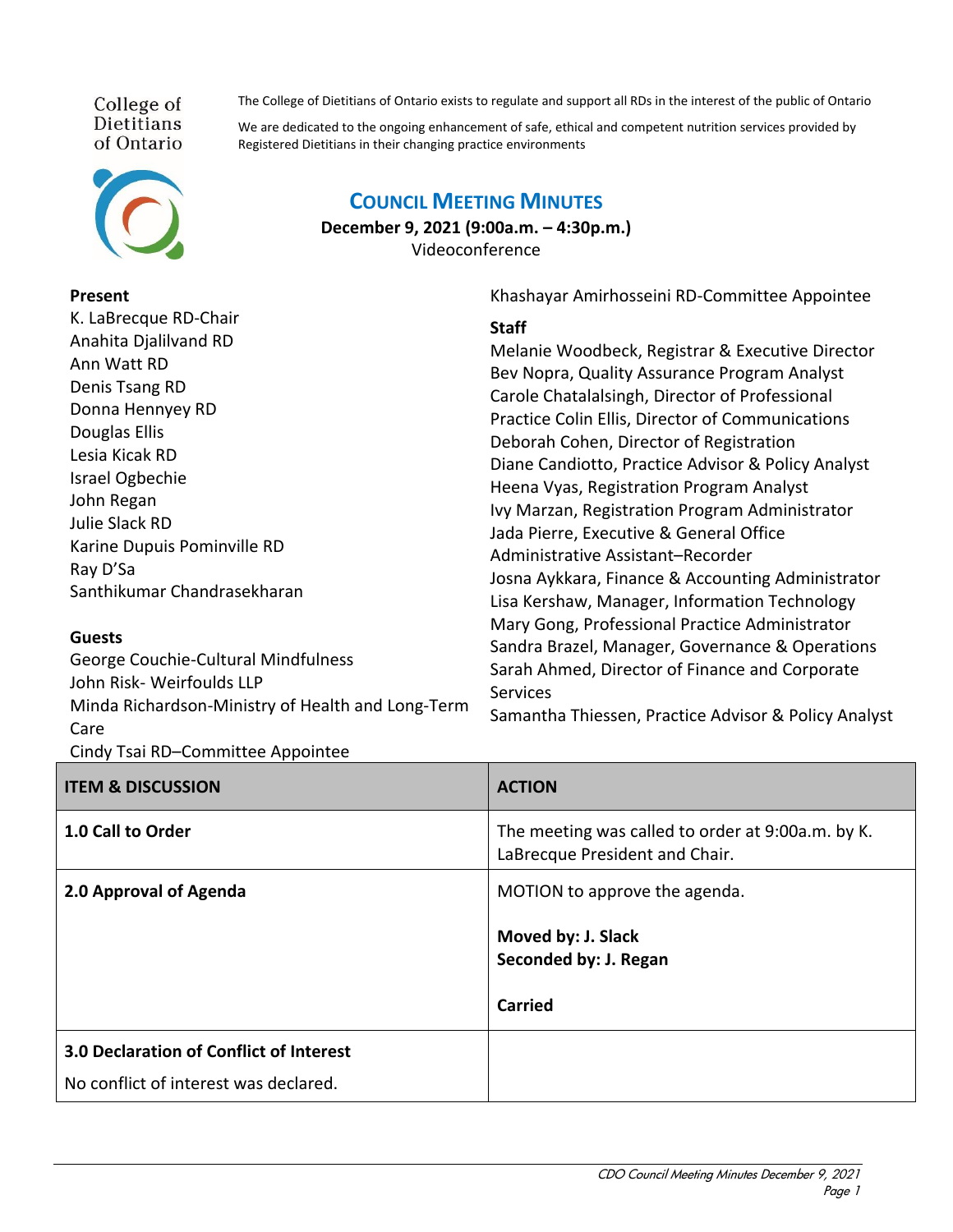| <b>ITEM &amp; DISCUSSION</b>                                                                                                                                                                                                                                                                                                     | <b>ACTION</b>                                                                                                                                                                                                                                                                                                                                                  |
|----------------------------------------------------------------------------------------------------------------------------------------------------------------------------------------------------------------------------------------------------------------------------------------------------------------------------------|----------------------------------------------------------------------------------------------------------------------------------------------------------------------------------------------------------------------------------------------------------------------------------------------------------------------------------------------------------------|
| <b>4.0 Declaration of Bias</b>                                                                                                                                                                                                                                                                                                   |                                                                                                                                                                                                                                                                                                                                                                |
| No bias was declared.                                                                                                                                                                                                                                                                                                            |                                                                                                                                                                                                                                                                                                                                                                |
| <b>Information Items (Consent Agenda)</b><br>5.0 Council Meeting Minutes: September 30, 2021                                                                                                                                                                                                                                     | MOTION to approve the Consent Agenda.                                                                                                                                                                                                                                                                                                                          |
| <b>6.0 Executive Committee Report</b>                                                                                                                                                                                                                                                                                            | Moved by: K. LaBrecque<br>Seconded by: J. Regan                                                                                                                                                                                                                                                                                                                |
| 7.0 Management Report (Including COVID-19<br>Update)<br>M. Woodbeck and CDO staff reviewed and discussed<br>the Management Report with Council. The Registrar<br>provided an update on changes to the educational<br>accreditation process, the upcoming CPMF reporting<br>cycle, legislative updates, and a remote work update. |                                                                                                                                                                                                                                                                                                                                                                |
| <b>7.4 Committee Appointments</b><br>Council discussed the appointment of D. Ellis to the<br>proposed committees and temporary appointments of<br>R. D'Sa, J. Regan and I. Ogbechie to other vacant<br>committees.                                                                                                               | MOTION to approve the appointment of D. Ellis to the<br>Registration, Patient Relations, Quality Assurance,<br>Elections, and Audit Committees, and the temporary<br>appointment of J. Regan to Registration Committee<br>and R. D'Sa to Patient Relations Committee.<br>Moved by: K. LaBrecque<br>Seconded by: I. Ogbechie<br><b>Carried</b>                  |
| <b>7.6 Annual Fees Extension</b><br>Council discussed the extension of the Annual Fee<br>Extension Waiver for former members who wish to<br>return to practice, assisting Ontario's healthcare<br>system during the COVID-19 pandemic.                                                                                           | MOTION that Council approves another temporary<br>suspension of the Annual Fee provisions outlined in<br>College By-Law No. 2: Fees for applicants returning to<br>practice to assist the Ontario healthcare system<br>during the COVID-19 pandemic until October 31,<br>2022.<br>Moved by: S. Chandrasekharan<br>Seconded by: A. Djalilvand<br><b>Carried</b> |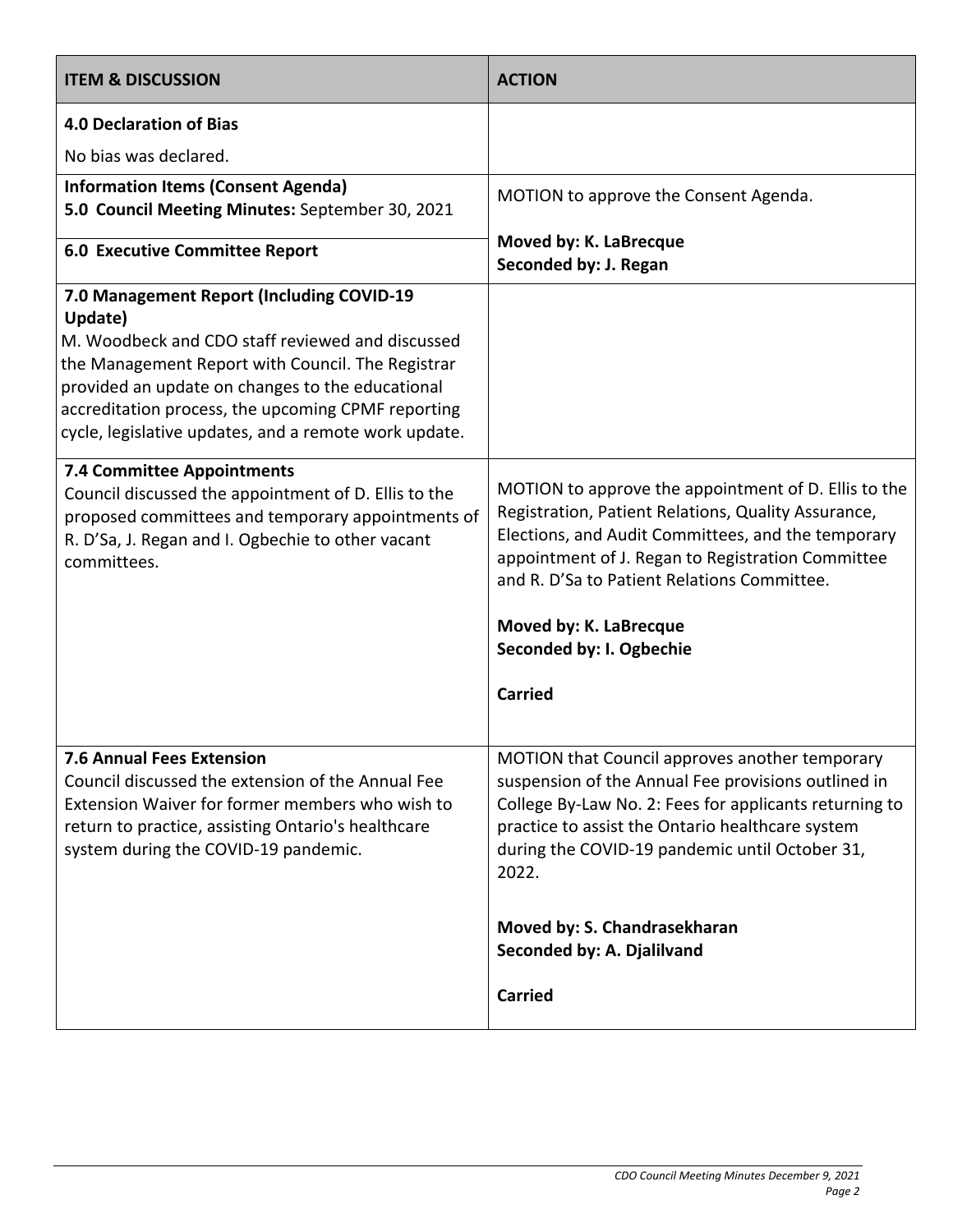| <b>ITEM &amp; DISCUSSION</b>                                                                                                                                                                                                                                                                                                                                                                                                                                                                                                                                                                      | <b>ACTION</b>                                                                                                                                                                                                                                               |
|---------------------------------------------------------------------------------------------------------------------------------------------------------------------------------------------------------------------------------------------------------------------------------------------------------------------------------------------------------------------------------------------------------------------------------------------------------------------------------------------------------------------------------------------------------------------------------------------------|-------------------------------------------------------------------------------------------------------------------------------------------------------------------------------------------------------------------------------------------------------------|
| 8.0 Investment Policy and RBC Dominion Fee Analysis<br>S. Ahmed presented Council with the Proposed<br>Investment Policy and RBC Fee Analysis. Council<br>discussed its risk tolerance and possible changes that<br>would help support the investment portfolio. Council<br>directed that the Investment policy be further<br>reviewed and revised by the Audit Committee for<br>before coming back to Council.<br>9.0 Council Meeting Survey Results and Evaluation<br><b>Trends</b><br>Council discussed the results of the September 30<br>Council meeting evaluations and trends document and |                                                                                                                                                                                                                                                             |
| determined that no further action is required.<br>10.0 Council Rules of Order<br>Council discussed the Rules of Order and whether to<br>append the Rules of Order as an Appendix to the By-<br>laws or to the Governance Manual.                                                                                                                                                                                                                                                                                                                                                                  | MOTION to approve the draft Rules of Order and<br>to add them as to the Governance Manual.<br>Moved by: K. LaBrecque<br>Seconded by: J. Regan<br><b>Carried</b>                                                                                             |
| 11.0 Draft Position Statement: Insulin Dose<br><b>Adjustments for Registered Dietitians in Ontario</b><br>D. Candiotto presented the draft position statement<br>on Insulin Dose Adjustments to Council for review.                                                                                                                                                                                                                                                                                                                                                                               | MOTION to approve the draft position statement<br>in principle as recommended by the professional<br>practice committee and to circulate the draft<br>position for stakeholder feedback.<br>Moved by: D. Tsang<br>Seconded by: D. Hennyey<br><b>Carried</b> |
| 12.0 Preparation for Planning - Budgeting - Fiscal<br>2022-2023                                                                                                                                                                                                                                                                                                                                                                                                                                                                                                                                   | In the interest of time, this was deferred until next<br>meeting.                                                                                                                                                                                           |
| 13.0 Council Risk Management Training - John Risk<br>J. Risk provided training to Council on Risk<br>Management to assist the College in building its risk-<br>based decision-making culture and finding an efficient<br>and practical way of assessing the critical risks to the<br>organization. The Council discussed its current risk<br>register and directed the Registrar to develop a risk<br>policy and risk monitoring report for its consideration<br>at a subsequent meeting.                                                                                                         |                                                                                                                                                                                                                                                             |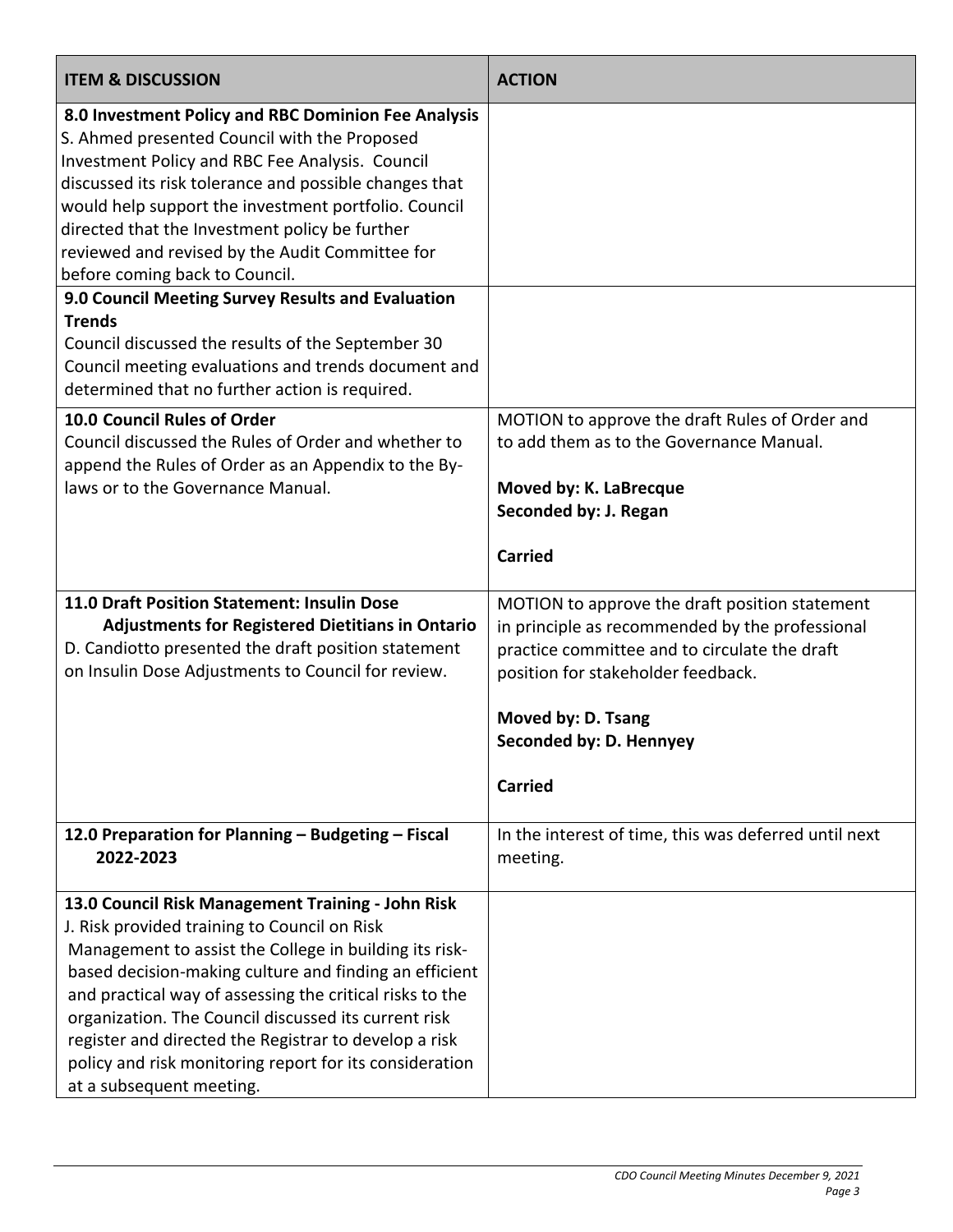| <b>ITEM &amp; DISCUSSION</b>                                                                                                                                                                                                                                                                                                                                                                                                                                                                                                                                                                                                                                                                              | <b>ACTION</b>                                                                                                                                                                                                      |
|-----------------------------------------------------------------------------------------------------------------------------------------------------------------------------------------------------------------------------------------------------------------------------------------------------------------------------------------------------------------------------------------------------------------------------------------------------------------------------------------------------------------------------------------------------------------------------------------------------------------------------------------------------------------------------------------------------------|--------------------------------------------------------------------------------------------------------------------------------------------------------------------------------------------------------------------|
| 14.0 Governance Modernization Update<br>M. Woodbeck provided an update to Council<br>regarding the Governance Committee, and asked<br>Council to consider striking a new ad-hoc Governance<br>Committee and to approve its Terms of Reference. To<br>allow the Governance Committee to commence work<br>as soon as possible, Council directs the Executive<br>Committee to approve the Committee slate. As per<br>the by-laws, the Registrar would solicit Council and<br>Committee members for their interest prior to the<br>Executive determining the committee slate, and the<br>committee appointed by the Executive Committee will<br>be subject to confirmation by Council at its next<br>meeting. | MOTION that Council strike an ad-hoc Governance<br>Committee and approve the Draft Terms of<br>Reference and the proposed amendment to the<br>by-law.<br>Moved by: K. LaBrecque<br>Seconded by: A. Watt<br>Carried |
| 15.0 EDI-B Task Force Update<br>M. Woodbeck updated Council on the new measure<br>added to the College Performance Measurement<br>Framework (CPMF), which now includes a Diversity,<br>Equity, and Inclusion (DEI) plan required by all<br>Colleges. The College will develop a proposed DEI plan<br>to be reviewed by the EDI-B Taskforce and reviewed<br>by Council at a subsequent meeting.                                                                                                                                                                                                                                                                                                            |                                                                                                                                                                                                                    |
| 16.0 Cultural Mindfulness- George Couchie<br>G. Couchie provided an in-depth educational session<br>on Land Acknowledgement and indigenous culture as<br>part of the College's Equity, Diversity, Inclusion, and<br>Belonging (EDI-B) initiative. It was agreed that as an<br>important first step toward indigenous reconciliation,<br>Council will begin its meetings with a land<br>acknowledgement. The Council directed that the<br>Executive Committee finalize the acknowledgement<br>for use at future Council meetings.                                                                                                                                                                          |                                                                                                                                                                                                                    |
| 17.0 In Camera Minutes from September 30, 2021.<br>In camera session pursuant to s. $7(2)(e)$ of the<br><b>Health Professions Procedural Code, being</b><br><b>Schedule 2 to the Regulated Health Professions</b><br>Act, 1991                                                                                                                                                                                                                                                                                                                                                                                                                                                                            | Motion THAT Council moves into in-camera at 4:42<br>pm.<br>Moved by: D. Tsang<br>Seconded by: D. Hennyey<br><b>Carried</b>                                                                                         |